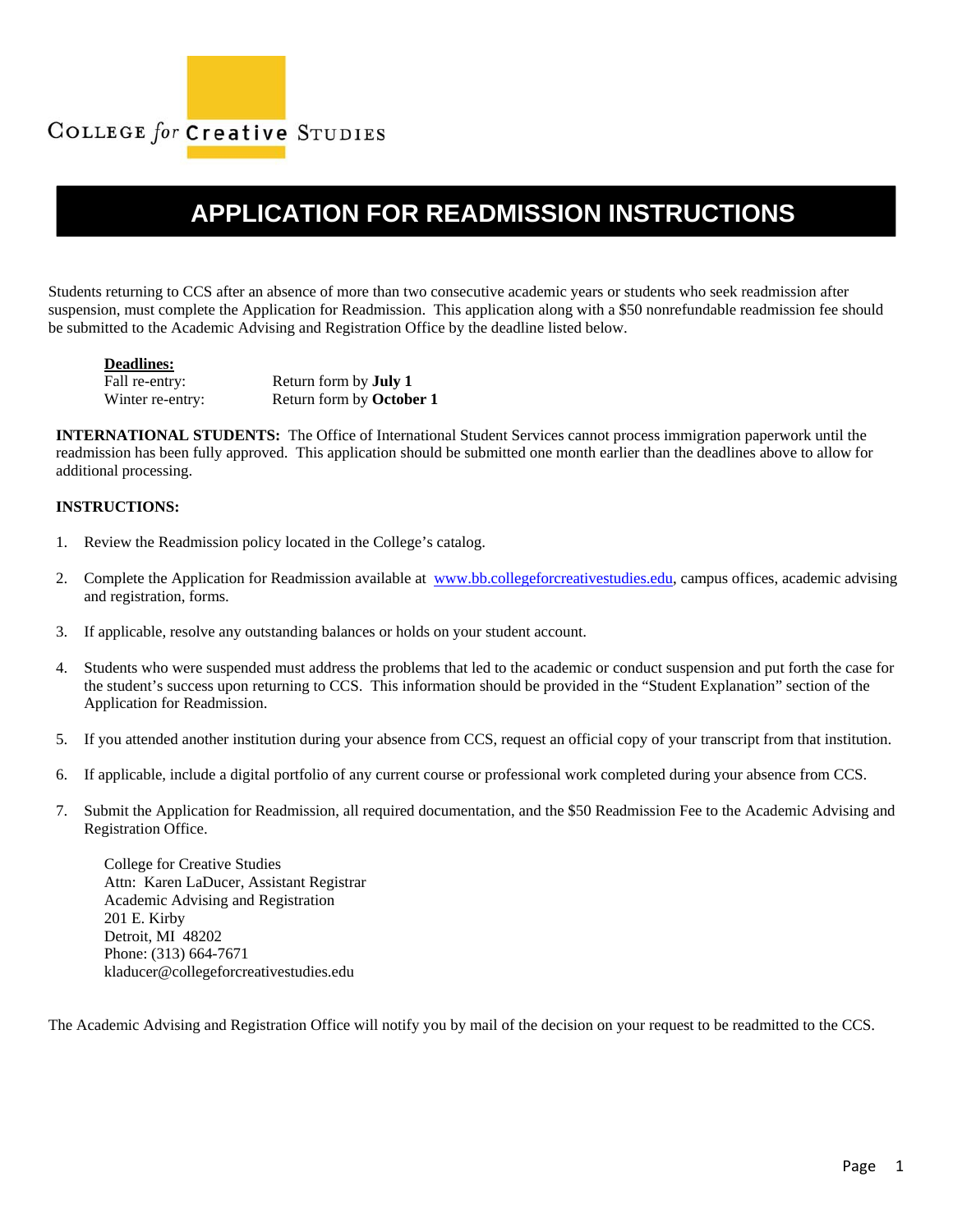

# **APPLICATION FOR READMISSION**

**TO THE APPLICANT:** All applicants should read the readmission policy before completing this application. A \$50 Readmission Fee must accompany this application along with supporting documentation and must be received by the Office of Academic Advising and Registration by the deadline listed below.

#### **Deadlines:**

Fall re-entry: Return form by **July 1** Winter re-entry: Return form by October 1

**INTERNATIONAL STUDENTS:** The Office of International Student Services cannot process immigration paperwork until the readmission has been fully approved. This application should be submitted one month earlier than the deadlines above to allow for additional processing.

|                                                                                                                             | Student Name: No. 2014                                                                                                                                                                                                         |                | $CCS ID \#$ :                                                                                                                                                                                                                       |
|-----------------------------------------------------------------------------------------------------------------------------|--------------------------------------------------------------------------------------------------------------------------------------------------------------------------------------------------------------------------------|----------------|-------------------------------------------------------------------------------------------------------------------------------------------------------------------------------------------------------------------------------------|
|                                                                                                                             | Address: No. 2016. The contract of the contract of the contract of the contract of the contract of the contract of the contract of the contract of the contract of the contract of the contract of the contract of the contrac |                |                                                                                                                                                                                                                                     |
|                                                                                                                             |                                                                                                                                                                                                                                |                | City: <u>City:</u> City: City: City: City: City: City: City: City: City: City: City: City: City: City: City: City: City: City: City: City: City: City: City: City: City: City: City: City: City: City: City: City: City: City: City |
|                                                                                                                             |                                                                                                                                                                                                                                |                | Birthdate: Email: Email: Email: Phone: Phone:                                                                                                                                                                                       |
| Under what circumstances did you leave CCS?<br>Personal Leave of Absence<br>Academic Suspension<br><b>Conduct Dismissal</b> |                                                                                                                                                                                                                                |                | <b>Military Service</b><br>Other                                                                                                                                                                                                    |
|                                                                                                                             | Last term of attendance:                                                                                                                                                                                                       |                | Readmission Term: Fall Winter Year:                                                                                                                                                                                                 |
| Undergraduate__________                                                                                                     | Graduate_________                                                                                                                                                                                                              |                |                                                                                                                                                                                                                                     |
| Colleges attended since leaving CCS:                                                                                        |                                                                                                                                                                                                                                |                |                                                                                                                                                                                                                                     |
| College Name                                                                                                                | Location                                                                                                                                                                                                                       | Dates Attended | Degree Earned                                                                                                                                                                                                                       |
| College Name                                                                                                                | Location                                                                                                                                                                                                                       | Dates Attended | Degree Earned                                                                                                                                                                                                                       |